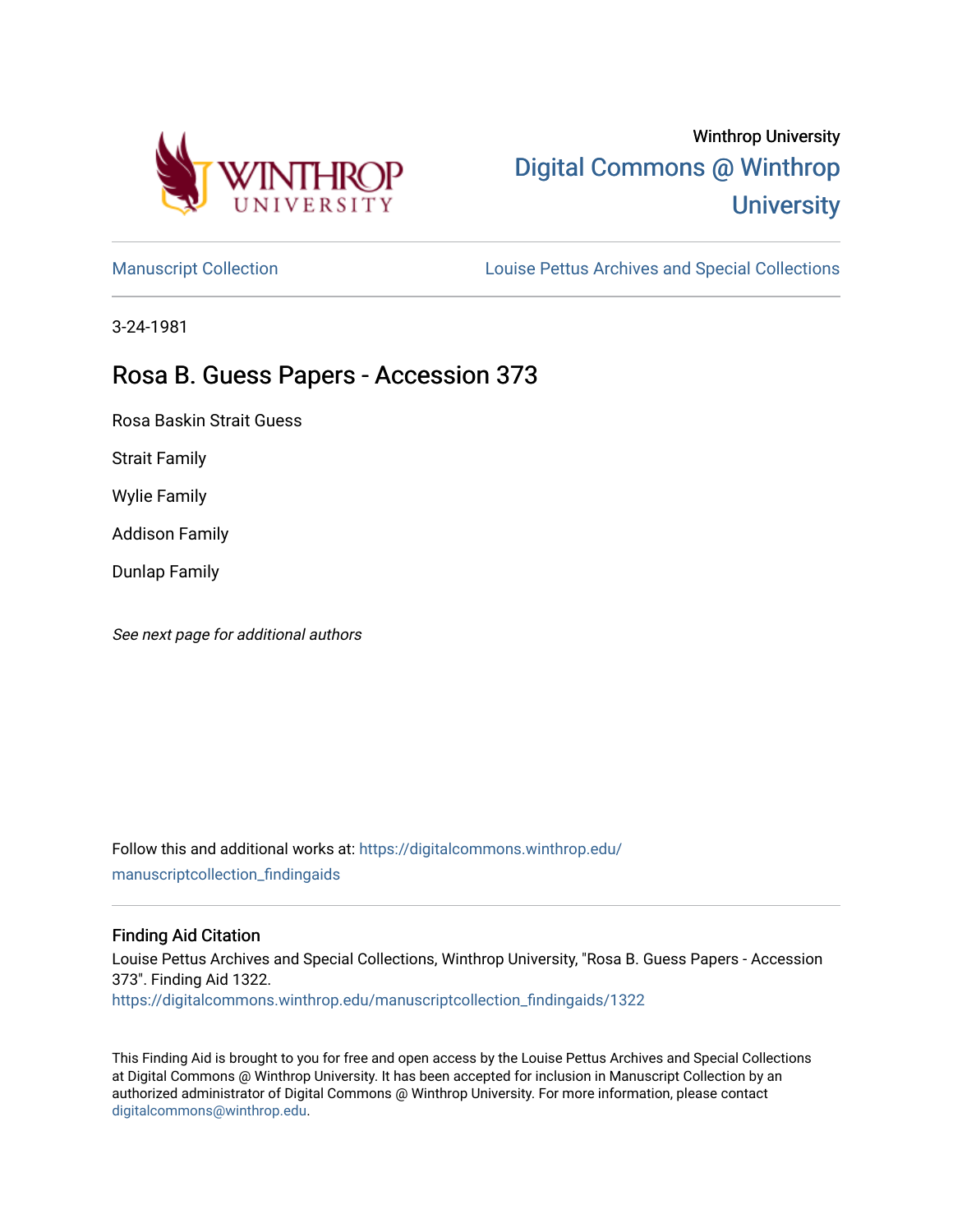#### Authors

Rosa Baskin Strait Guess, Strait Family, Wylie Family, Addison Family, Dunlap Family, Gaston Family, Gill Family, McCullough Family, and McDowell Family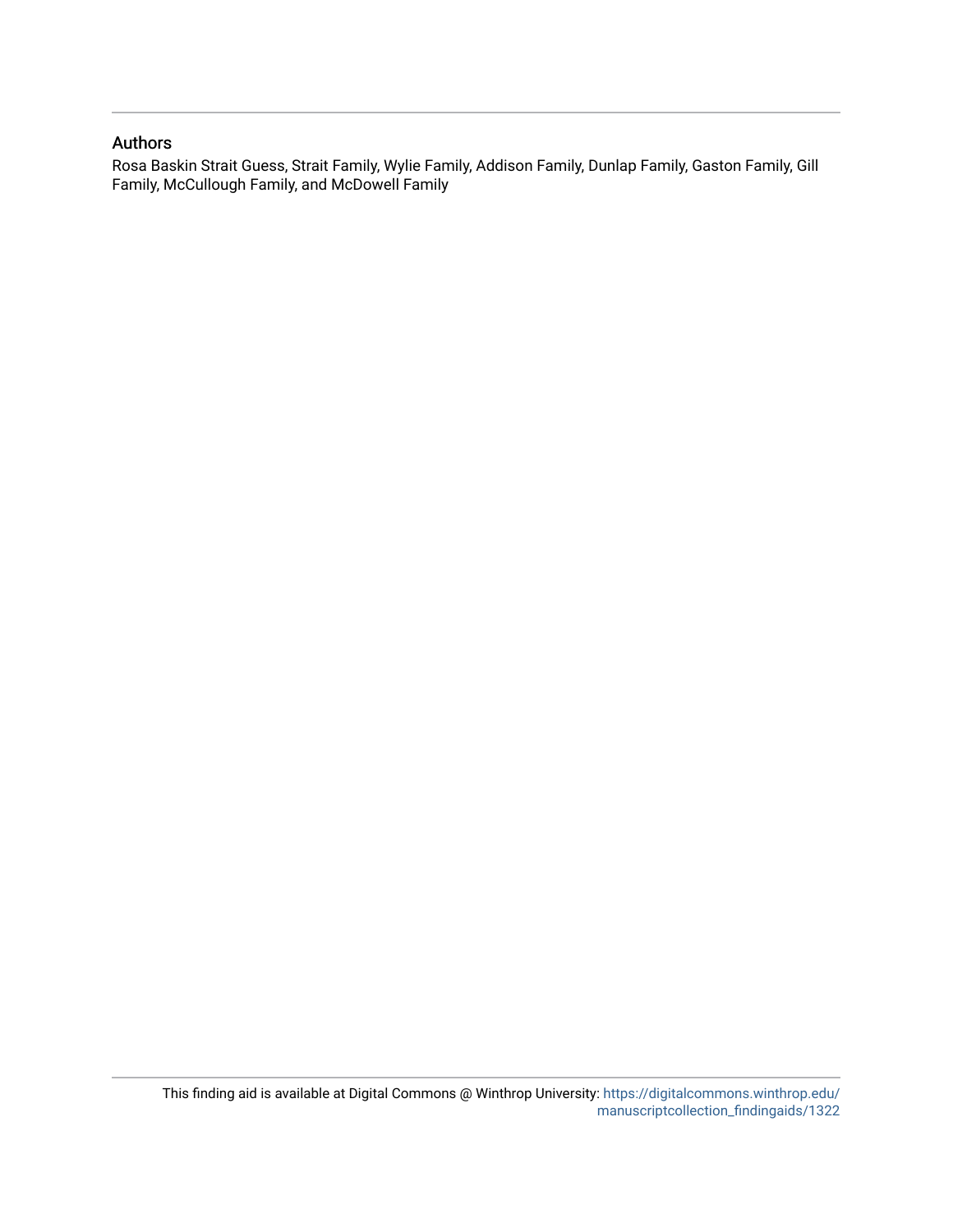### **WINTHROP UNIVERSITY LOUISE PETTUS ARCHIVES & SPECIAL COLLECTIONS**

**MANUSCRIPT COLLECTION**

## **ACCESSION 373**

**ROSA B. GUESS PAPERS**

Inclusive Dates: 1772-1887, 1914, nd Bulk Dates: 1810-1873

1 Box, 9 Folders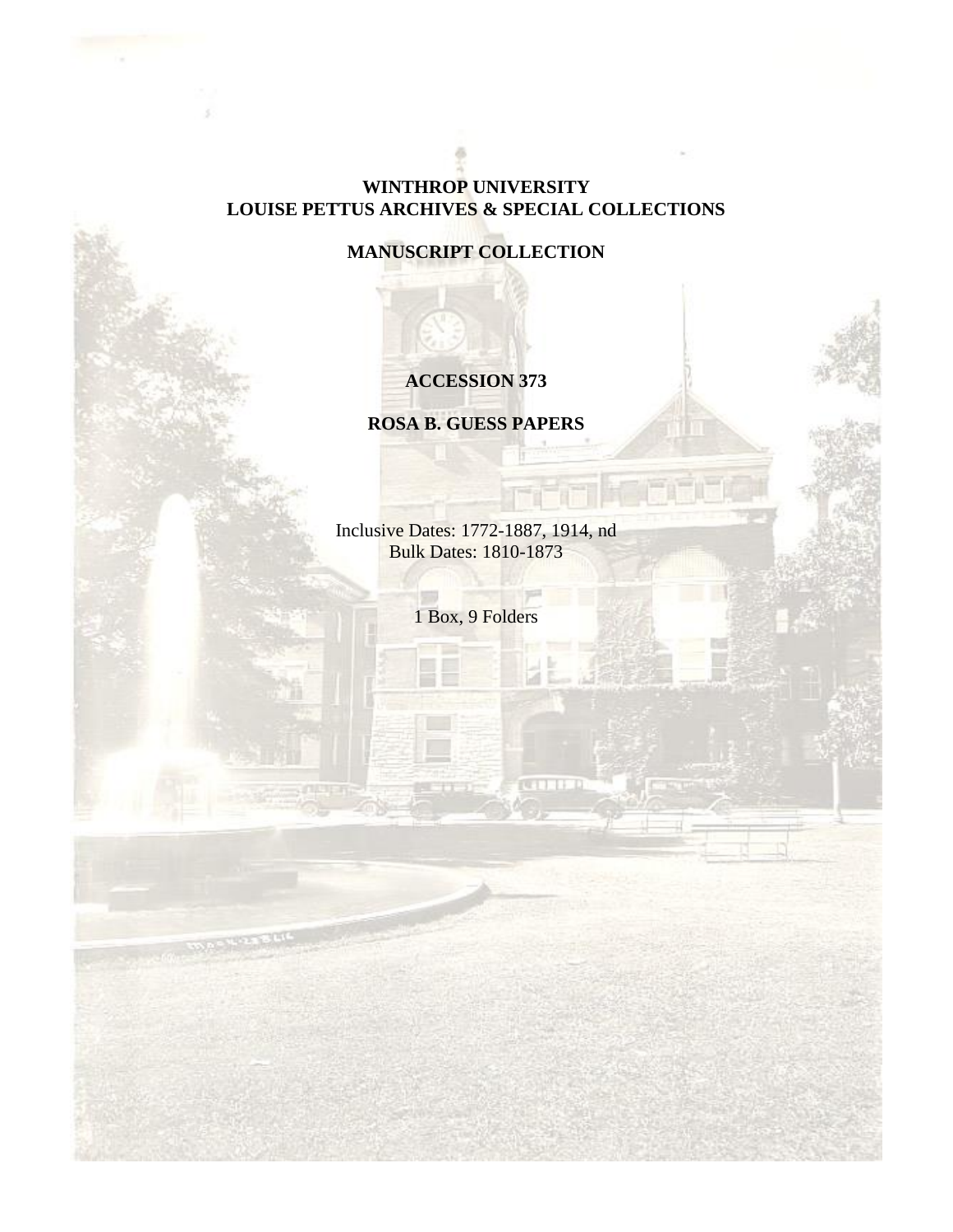#### **WINTHROP UNIVERSITY LOUISE PETTUS ARCHIVES & SPECIAL COLLECTIONS**

### **MANUSCRIPT COLLECTION**

ADDITIONS: \_\_\_\_, \_\_\_\_, \_\_\_\_ DATE: March 24, 1981

ACC. NO.: **373** PROCESSED BY: Sharon Port NO. OF SECTIONS: 4

#### **ROSA B. GUESS PAPERS**

**I**

The Rosa B. Guess Papers were deposited in the Winthrop University Archives on January 19, 1981 by Mrs. Rosa B. Guess via Risher Fairey.

> Linear feet of shelf space occupied: .25 Approximate number of pieces: 500

Restrictions: Open to researchers under the rules and regulations of the Louise Pettus Archives & Special Collections at Winthrop University.

Literary Rights: For information concerning literary rights please contact the Louise Pettus Archives & Special Collections at Winthrop University.

Notices were released to the following journal sand catalogs: NUCMC on March 26, 1981.

Scope and Content Note: **The collection contains papers relating to members of the Addison, Dunlap, Gaston, Gill, McCollough, McDowell, Strait and Wylie families as well as various other families. Included in the papers are correspondence, military orders, court orders, deeds, wills, notices, financial records, government appointments, contracts of employment, documents relating to land transactions, tax forms, and a petition of guardianship, an application for Confederate Roll of Honour, a statement of births and deaths, a list of taxable property in Chester, a deposition, an affidavit, and an editorial column. The collection is made up entirely of positive photocopies of original documents. The collection may assist in genealogical research of the above named families. Rosa Baskin Strait Guess (1892-1988) was a Winthrop graduate of the Class of 1911, was a longtime music teacher at Rock Hill High School, author, and a genealogist descended from some of the earliest families in Chester, SC including revolutionary leader Justice John Gaston (1700-1782).**

Related Collections:

• [Interview with Rosa B. Guess and W. W. Fennell](https://digitalcommons.winthrop.edu/oralhistoryprogram/112/) – OH-52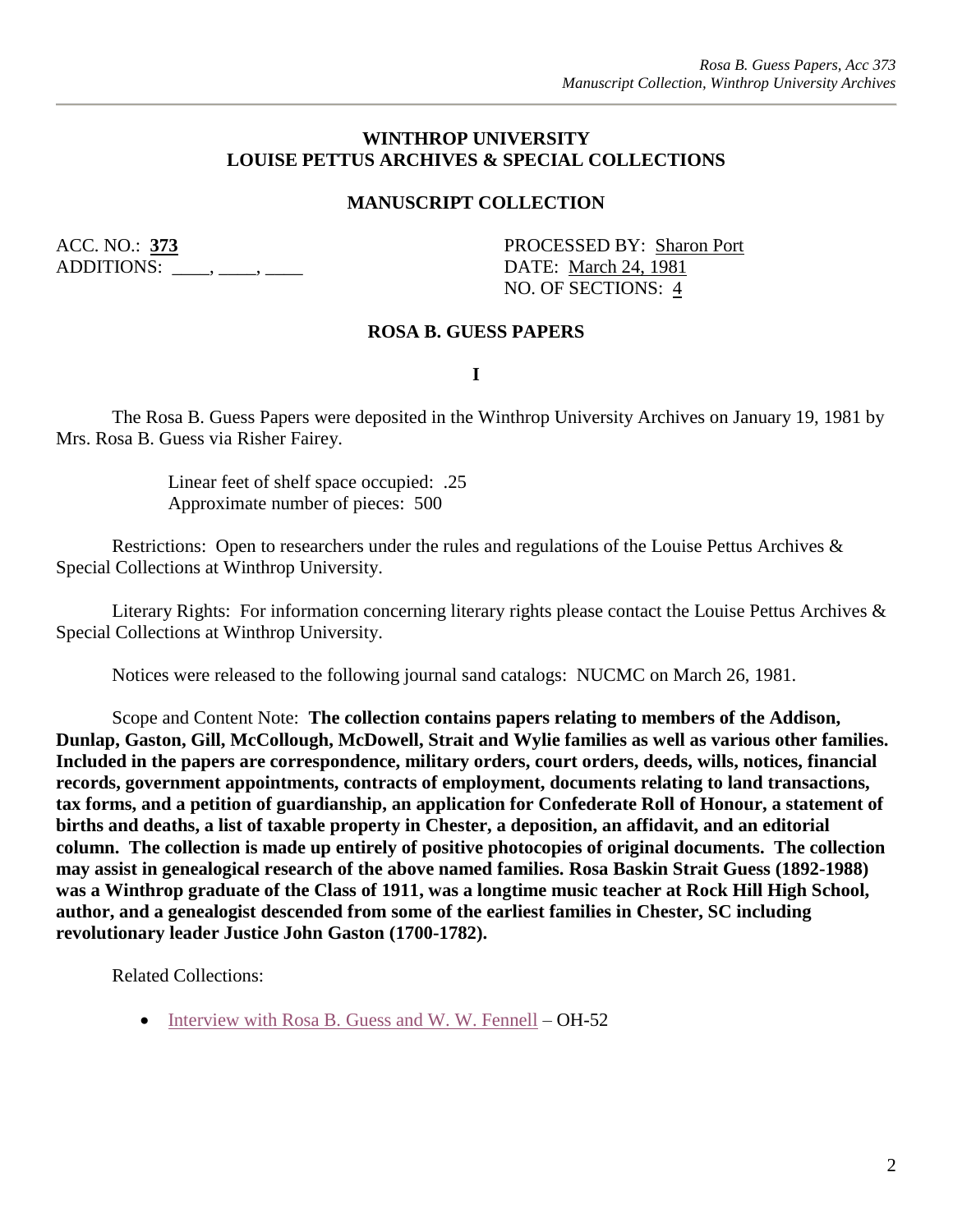### **II**

#### **BIOGRAPHICAL DATA**

#### **Obituary** (*Rock Hill Herald*, 1988)

Mrs. Rosa Baskin Strait Guess, 95, of 326 Oakland Ave., widow of Algernon Protho Guess, died Wednesday.

Born in York County, she was a daughter of the late Dr. William Francis Strait and Mrs. Rosa Perry Gaston. She was descended from one of the oldest families of Chester County and the Revolutionary leader Justice John Gaston. She was an honor graduate of Winthrop College in 1911. She taught public school in Denmark and later returned to Rock Hill to teach. She was a pioneer in adult education in the state.

In 1936 she was named choral director of Rock Hill High School, apposition she held until she retired in 1964. She was known statewide for the excellence of her choral music program. The Rock Hill High School chorus was the largest in South Carolina and won praise from Dr. John Finley Williamson, judge of the state music festival and president of Westminster Choir College.

She was choir director from 1940 to 1960 of the First Presbyterian Church of Rock Hill, where she was a member. She was a member and former president of the Entre Nous Club, the Saturday Afternoon Club, and the Rock Hill Music Club.



From 1944-1945 she was national president of the Winthrop College Alumnae Association. She a featured speaker at the Golden Anniversary Convocation of Winthrop College in 1945.

She was a life member and the oldest person admitted to the Huguenot Society of Winthrop College in 1945.

She was the author of two books. One contained South Carolina recipes, and the other was a genealogical reminiscence of the Strait-Gaston family, which counts 37 physicians among its descendants.

Surviving are a daughter, Mrs. Rosanne G. James of Rock Hill; a son, William F. Guess of Baltimore; grandchildren; and great-grandchildren.

Gravesite services will be at 11 a.m. Saturday at Denmark Cemetery in Denmark. Memorial services will be at 3 p.m. Sunday at First Presbyterian Church in Rock Hill.

Memorials may be made to the Huguenot Society of South Carolina at Charleston, First Presbyterian Church of Rock Hill or to a charity of one's choice.

Bass Funeral Homme is in Charge.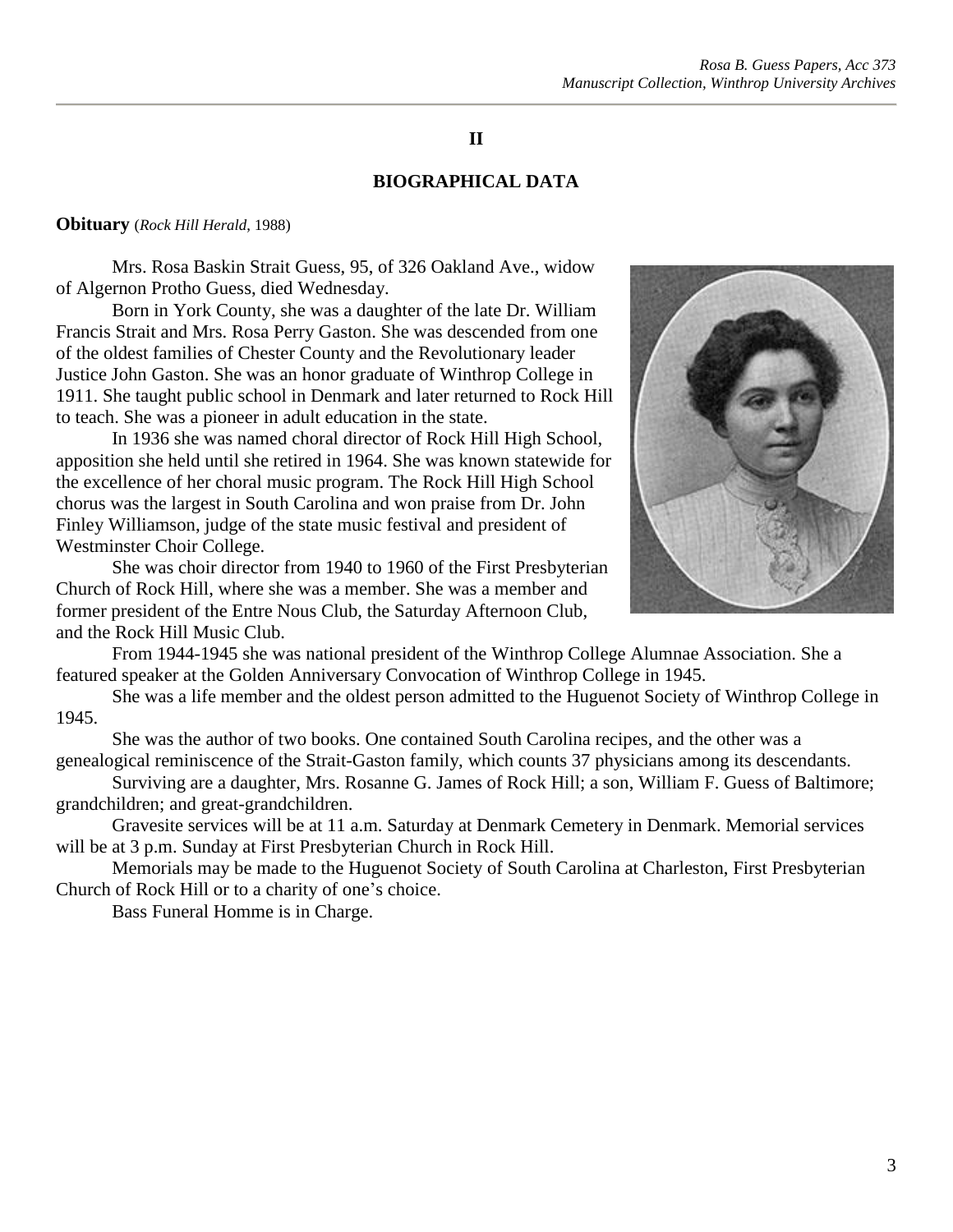## **III**

### **DESCRIPTION OF SERIES**

| <b>Box(es)</b> Folder(s) |                |        | <b>Series</b>                                                                                                                                                                                                                                                                                                                                                                           | <b>Years</b>                                                 |
|--------------------------|----------------|--------|-----------------------------------------------------------------------------------------------------------------------------------------------------------------------------------------------------------------------------------------------------------------------------------------------------------------------------------------------------------------------------------------|--------------------------------------------------------------|
| $\mathbf{1}$             | $\mathbf{1}$   |        | <b>STRAIT FAMILY PAPERS</b><br>Consists of correspondence, military orders, court orders, deeds,<br>notices, financial records, and a petition of guardianship, government<br>appointment, and contract of employment relating to members of the<br>Strait family. In chronological order.                                                                                              | 1810-1871, nd                                                |
| $\mathbf{1}$             | $\overline{2}$ |        | <b>WYLIE FAMILY PAPERS</b><br>Consists of a subpoena tribute of respect, will, election notice,<br>directive and deeds, financial records, and correspondence relating to<br>members of the Wylie family. For related papers please see the series<br>titled, "Gaston Family Papers." In chronological order.                                                                           | 1791, 1794, 1814,<br>1821-1824, 1833-<br>1834, 1841-1873, nd |
| $\mathbf{1}$             | 3              |        | <b>ADDISON FAMILY PAPERS</b><br>Consists of a receipt, release form and deeds relating to members of<br>the Addison family. For related papers please see the series entitled,<br>"Dunlap Family Papers," and the series titled, "Gaston Family<br>Papers." In chronological order.                                                                                                     | 1775, 1779, nd                                               |
| $\mathbf{1}$             | $\overline{4}$ |        | <b>DUNLAP FAMILY PAPERS</b><br>Consists of a letter, deed, and personal financial account relating to<br>members of the Dunlap family. For related papers please see the series<br>titled, "Addison Family Papers." In chronological order.                                                                                                                                             | 1804, 1824, 1842-<br>1844                                    |
| $\mathbf{1}$             | 5              |        | <b>GASTON FAMILY PAPERS</b><br>Consists of a letter, poem, receipt, application for Confederate Roll<br>of Honour, will and claim dispute, record of births and deaths, and tax<br>forms relating to members of the Gaston family. For related papers<br>please see the series titled, "Wylie Family Papers" and the series titled,<br>"Addison Family Papers." In chronological order. | 1810-1846, 1862-<br>1865, 1914, nd                           |
| $\mathbf{1}$             | 6              | order. | <b>GILL FAMILY PAPERS</b><br>Consists of a contract of employment, deed, and record of deed<br>exchange relating to members of the Gill family. In chronological                                                                                                                                                                                                                        | 1808-1809, 1868                                              |
| $\mathbf{1}$             | 7              |        | McCOLLOUGH FAMILY PAPERS<br>Consists of a letter, release document, record of births, deeds, and<br>receipts relating to members of the McCollough family. For related<br>papers please see the series titled, "Dunlap Family Papers," and the<br>series titled, "Gill Family Papers." In chronological order.                                                                          | 1772, 1774-1776,<br>1813-1814, 1846,<br>1870, nd             |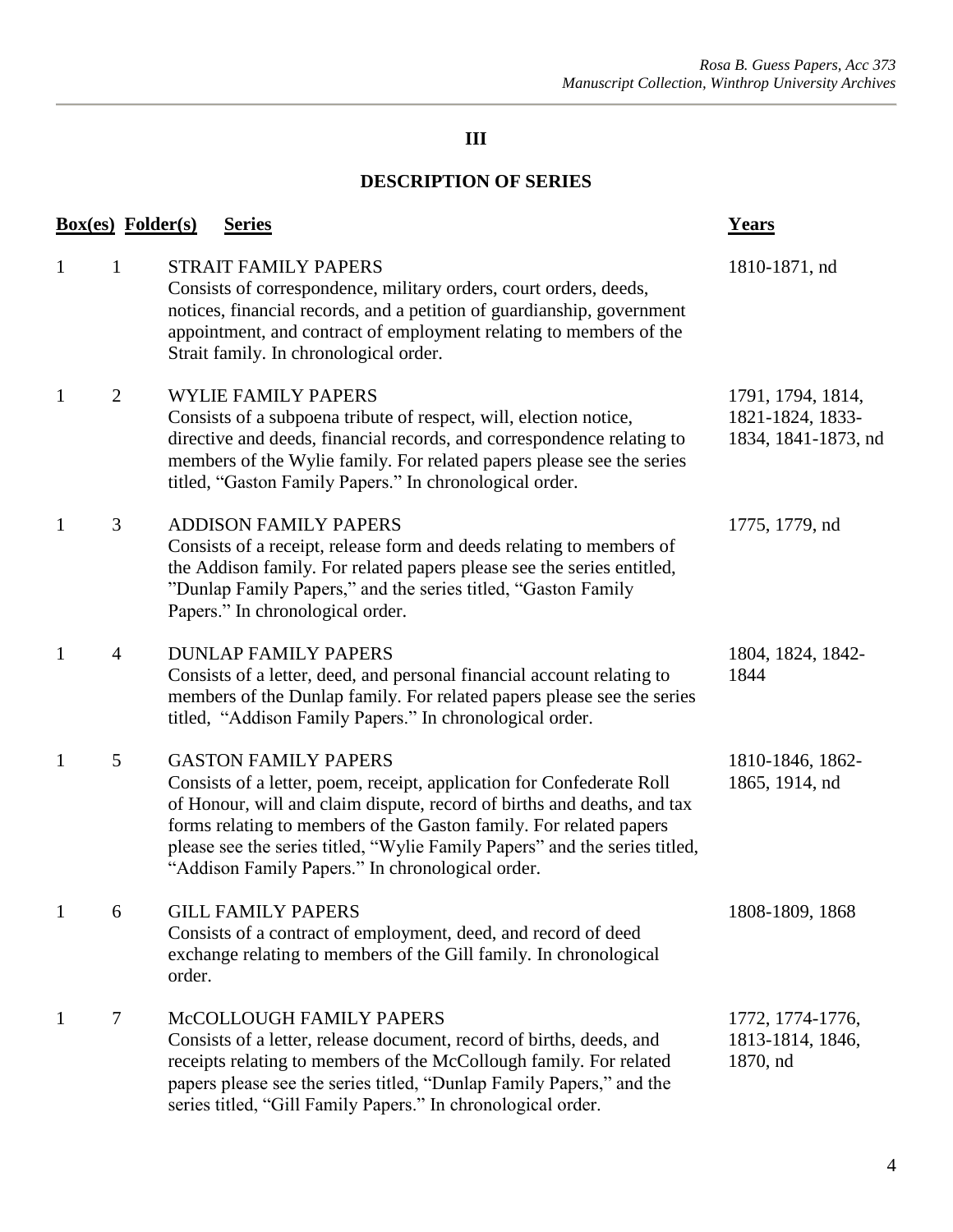## **III**

## **DESCRIPTION OF SERIES (cont.)**

| $Box(es)$ Folder $(s)$ | <b>Series</b>                                                                                                                                                                                                                                                                                                         | <b>Years</b>                                                                                     |
|------------------------|-----------------------------------------------------------------------------------------------------------------------------------------------------------------------------------------------------------------------------------------------------------------------------------------------------------------------|--------------------------------------------------------------------------------------------------|
| 8                      | McDOWELL FAMILY PAPERS<br>Consists of a will, personal account, receipt power of attorney, notes of<br>an attorney, and a document of U.S. citizenship relating to members of<br>the McDowell family. In chronological order.                                                                                         | 1807, 1832, 1836-<br>1840, nd                                                                    |
| 9                      | <b>VARIOUS PAPERS</b><br>Consists of a list of taxable property in Chester, deposition, affidavit,<br>copy of an article, editorial column, government appointment, personal<br>financial account, and deeds, wills, and correspondence all relating to<br>various families. See appendix #1. In chronological order. | 1777, 1779, 1791,<br>1806, 1823, 1831,<br>1836-1837, 1846,<br>1848, 1852-1854,<br>1869, 1887, nd |